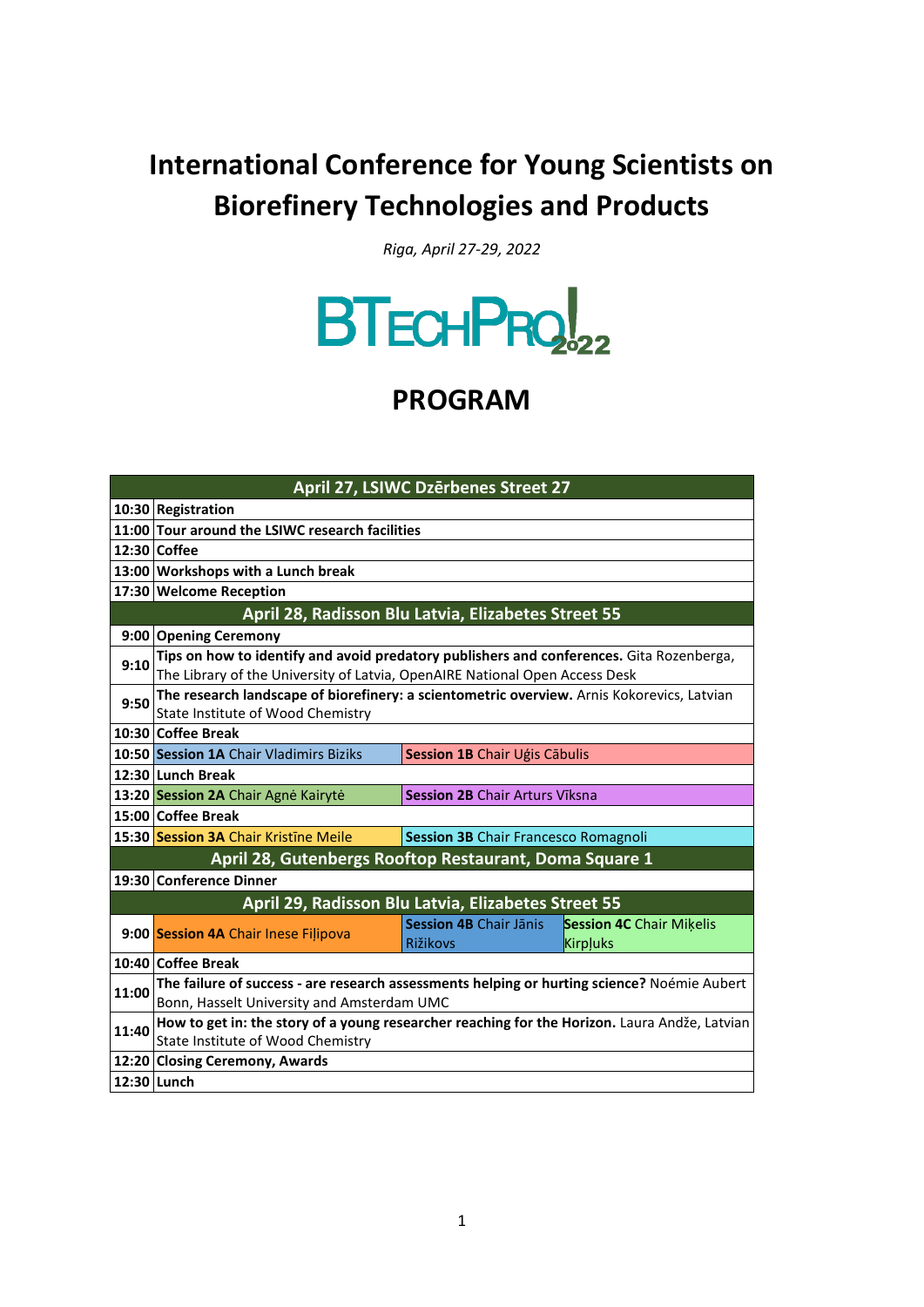



KOKSNE · STĀDI · ATPŪTA









IEGULDĪJUMS TAVĀ NĀKOTNĒ

Project No. 1.1.1.5/18/I/002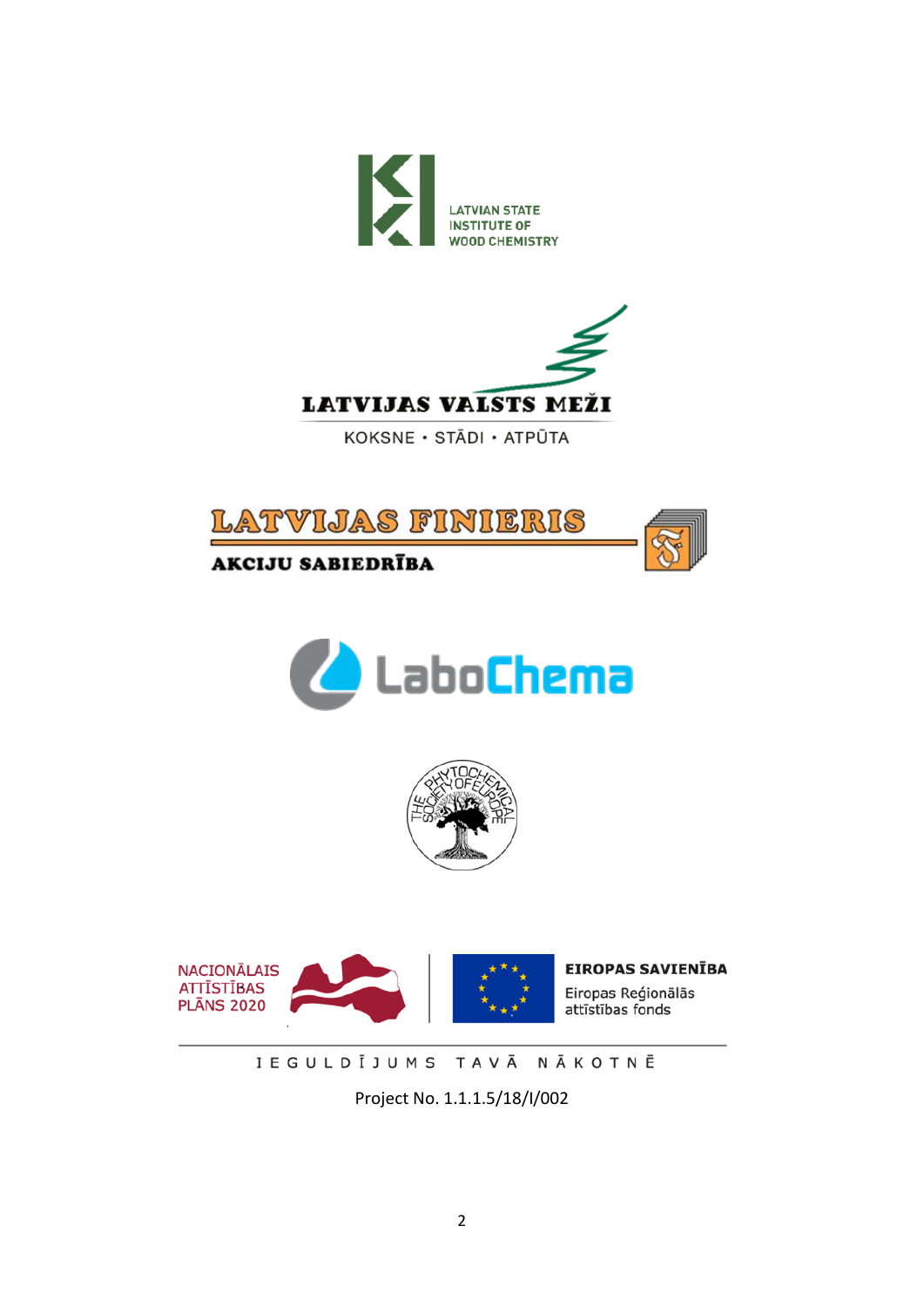|                 | April 28, Radisson Blu Latvia, Elizabetes Street 55                                                                                                                                                           |                                                                                                                                                                                                                                                                                                                               |  |  |  |
|-----------------|---------------------------------------------------------------------------------------------------------------------------------------------------------------------------------------------------------------|-------------------------------------------------------------------------------------------------------------------------------------------------------------------------------------------------------------------------------------------------------------------------------------------------------------------------------|--|--|--|
| 9:00            | <b>Opening Ceremony</b>                                                                                                                                                                                       |                                                                                                                                                                                                                                                                                                                               |  |  |  |
| 9:10            | Tips on how to identify and avoid predatory publishers and conferences. Gita Rozenberga (The<br>Library of the University of Latvia, OpenAIRE National Open Access Desk)                                      |                                                                                                                                                                                                                                                                                                                               |  |  |  |
| 9:50            | The research landscape of biorefinery: a scientometric overview. Arnis Kokorevics (Latvian State<br>Institute of Wood Chemistry)                                                                              |                                                                                                                                                                                                                                                                                                                               |  |  |  |
| 10:30           | <b>Coffee Break</b>                                                                                                                                                                                           |                                                                                                                                                                                                                                                                                                                               |  |  |  |
| 10:50-<br>12:30 | <b>Session 1A Chair Vladimirs Biziks</b>                                                                                                                                                                      | Session 1B Chair Ugis Cābulis                                                                                                                                                                                                                                                                                                 |  |  |  |
| 10:50           | Suberinic acids - from isolation to feedstock for<br>bio-polyol synthesis. D.Godina, R.Makars,<br>A.Abolins, A.Paze, M.Kirpluks, J. Rizikovs (Latvian<br>State Institute of Wood Chemistry)                   | Impact of arginine containing fertilizer on nitrogen<br>isotope ratio and elemental content in young<br>conifer stands. M.Bertins, L.Busa, D.Lazdina,<br>K.Dumins, M.Klavins, A.Viksna (University of Latvia)                                                                                                                 |  |  |  |
| 11:10           | Novel bio-polyols for the polyurethane<br>synthesis. O.Gotkiewicz, H.Beneš (Institute of<br>Macromolecular Chemistry CAS)                                                                                     | Effect of various fertilizers on stable isotope ratios<br>and amino acid content in apple seeds. L.Buša,<br>R.Kravceviča, J.Ruško, A.Vīksna (University of Latvia)                                                                                                                                                            |  |  |  |
| 11:30           | Michael donor monomer synthesis for bio-<br>based thermoset polymers using tall oil fatty<br>acids. R.Pomilovskis, A.Fridrihsone, M.Kirpluks<br>(Latvian State Institute of Wood Chemistry)                   | Use of wood ash in the forest ecosystem and its<br>effect on the rare earth element content in the<br>forest soil and blueberries (Vaccinium Myrtillus L.).<br>V.Lazarenko, V.Rudoviča, A.Vīksna, M.Bērtiņš,<br>J.Burlakovs, D.Lazdiņa (Faculty of Chemistry,<br>Department of Analytical Chemistry, University of<br>Latvia) |  |  |  |
| 11:50           | Michael donor monomer synthesis for<br>polymeric materials using rapeseed oil. D.Eihe,<br>A.Abolins, M.Kirpluks (Latvian State Institute of<br>Wood Chemistry)                                                | Bio-fertilizers of spent coffee grounds and green<br>algae Chlorella sp. biomass for enhancement of soil<br>organic matter. D.Ragauskaitė, R.Šlinkšienė (Kaunas<br>University of Technology)                                                                                                                                  |  |  |  |
| 12:10           | Comparison between neat tall oil fatty acid and<br>their methyl ester epoxidation in a rotating<br>packed bed reactor. E.Kauliņa, R.Pomilovskis,<br>M.Kirpļuks (Latvian State Institute of Wood<br>Chemistry) | An insight into challenges of conducting an LCA<br>study for a food waste biorefinery. K.Balina, E.Dace<br>(University of Latvia)                                                                                                                                                                                             |  |  |  |
| 12:30           | Lunch                                                                                                                                                                                                         |                                                                                                                                                                                                                                                                                                                               |  |  |  |
| 13:20-          | Session 2A Chair Agnė Kairytė                                                                                                                                                                                 | <b>Session 2B Chair Arturs Viksna</b>                                                                                                                                                                                                                                                                                         |  |  |  |
| 15:00           |                                                                                                                                                                                                               |                                                                                                                                                                                                                                                                                                                               |  |  |  |
| 13:20           | Development of an analytical method for the<br>determination of tar in co-produced gases in the<br>biomass pyrolysis process. S.Osipovs, A.Pučkins<br>(Daugavpils University)                                 | <b>Characterization and evaluation of water-based</b><br>ecological paint for the protection of wood<br>materials coated using dipping technique.<br>E.Sansonetti, D.Cīrule, E.Kuka, B.Andersons,<br>I.Andersone, M.Danieks (Latvian State Institute of<br>Wood Chemistry)                                                    |  |  |  |
| 13:40           | Study of a novel bio-refining method for<br>obtaining 2-furaldehyde, acetic acid and pulp<br>from birch wood. M.Puke, D.Godina,<br>P.Brazdausks, J.Rizikovs (Latvian State Institute of<br>Wood Chemistry)    | The study of betulin particles containing hydrogels<br>prepared by antisolvent precipitation. A.Pāže,<br>S. Vītoliņa, R. Bērziņš, J. Rižikovs, R. Makars, D. Godiņa,<br>A. Tereško (Latvian State Institute of Wood<br>Chemistry)                                                                                             |  |  |  |
| 14:00           | New possibilities of using waste hemp biomass.<br>J.Frankowski, D.Sieracka, W.Czeszak (Institute of<br>Natural Fibres & Medicinal Plants - National<br>Research Institute)                                    | <b>Optimization of betulin colloidal aqueous</b><br>suspension pretreatment for determination of<br>particle characteristics. S.Vitolina, A.Paze, R.Berzins,<br>J.Rizhikovs, R.Makars, D.Godina, A.Teresko (Latvian<br>State Institute of Wood Chemistry)                                                                     |  |  |  |
| 14:20           | Flammability studies of a pine sawdust coated<br>with multicomponent suspension. N.Augaitis,                                                                                                                  | Synthesis of novel C(3)-linked betulin azole<br>conjugates. E.Jansons, J.Lugiņina, M.Turks (Institute<br>of Organic Chemistry and Material science, Faculty                                                                                                                                                                   |  |  |  |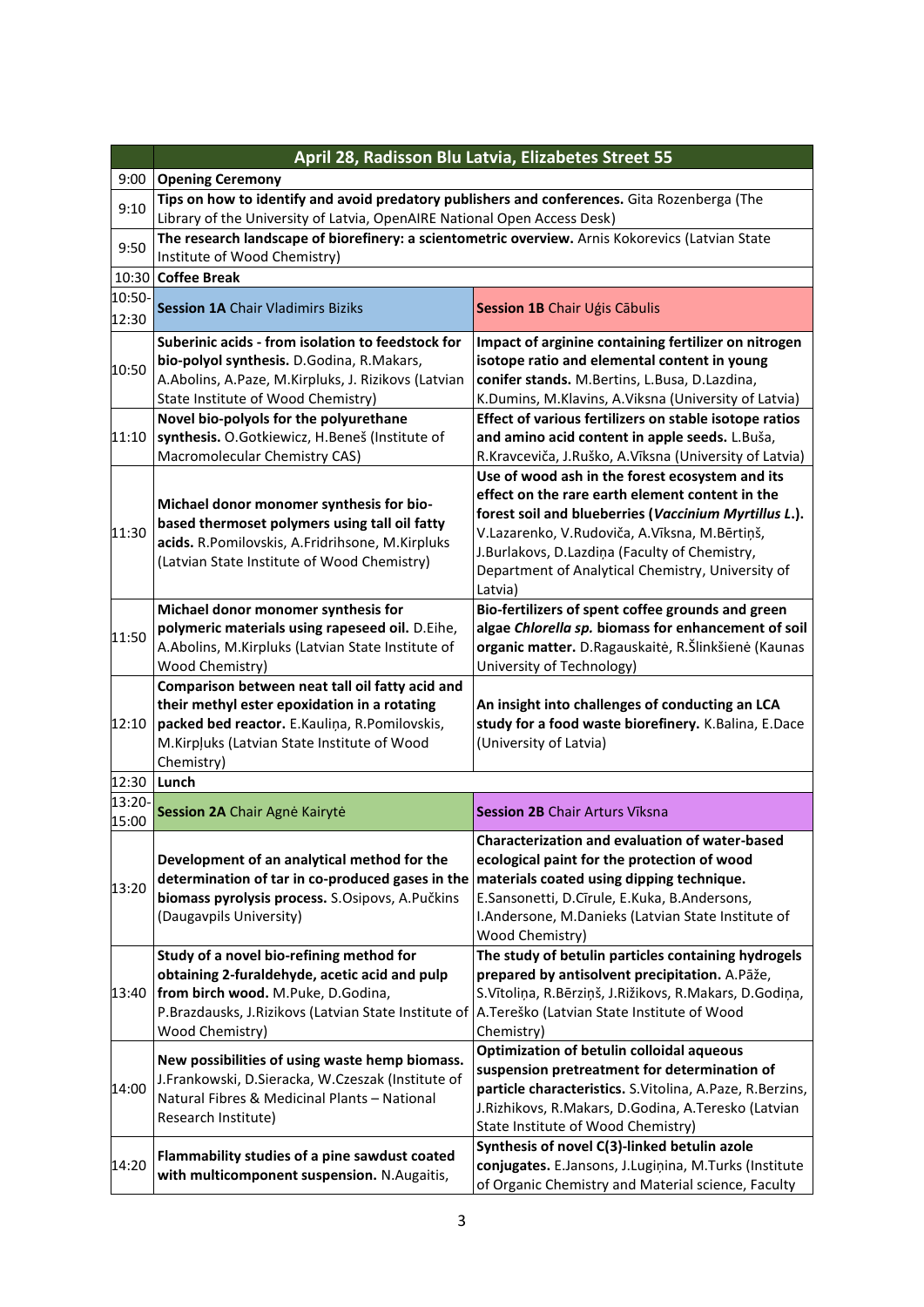|                | S. Vaitkus, A. Kairytė, G. Balčiūnas, A. Kremensas,               | of Materials Science and Applied Chemistry, Riga         |
|----------------|-------------------------------------------------------------------|----------------------------------------------------------|
|                | S. Vėjelis (Vilnius Gediminas Technical University)               | <b>Technical University)</b>                             |
|                | Potential of some Latvian industrial crops                        | Adaptation of the methylene blue adsorption              |
|                | residuals for conversion to eco-friendly thermal                  | method for specific surface area determination of        |
| 14:40          | insulation material. A.Berzins, R.Tupciauskas,                    | betulin particles. R.Berzins, A.Paze, S.Vitolina,        |
|                | M.Andzs, G.Pavlovichs (Latvian State Institute of                 | J.Rizhikovs, R.Makars, D.Godina, A.Teresko (Latvian      |
|                | Wood Chemistry)                                                   | State Institute of Wood Chemistry)                       |
| 15:00          | <b>Coffee Break</b>                                               |                                                          |
| 15:30-         |                                                                   |                                                          |
| 17:30          | <b>Session 3A Chair Kristine Meile</b>                            | <b>Session 3B Francesco Romagnoli</b>                    |
|                |                                                                   | Water uptake and swelling of wood-plastic                |
|                | <b>Experimental design of cellobiose hydrolysis</b>               | composites based on recycled polymer.                    |
| 15:30          | using activated biochar catalyst. D.Godina                        | A.Verovkins, J.Jaunslavietis, G.Shulga, B.Neiberte,      |
|                | (Latvian State Institute of Wood Chemistry)                       | S.Vitolina, T.Betkers, J.Brovkina, S.Livcha (Latvian     |
|                |                                                                   | State Institute of Wood Chemistry)                       |
|                | Partly unlocked macromolecule of technical                        | Mycelium composites - an eco-friendly alternative        |
|                | lignins with vacuum, low temperature,                             | to traditionally used synthetic packaging materials.     |
| 15:50<br>16:10 | microwave assisted pyrolysis. V.Biziks,                           | G.D.Loris, I.Irbe, M.Škute, I.Filipova, L.Andže (Latvian |
|                | J.Karthäuser, H.Frauendorf, H.Militz (Surfactor                   | State Institute of Wood Chemistry)                       |
|                | Germany GmbH)                                                     |                                                          |
|                | Study of catalysts for suberinic acid-based                       | PLA/lignin composites doped with Cu nanoparticles        |
|                | adhesive polymerization. R.Makars, J.Rizikovs,                    | for food packaging applications. E.S. Esakkimuthu,       |
|                | A.Paze (Latvian State Institute of Wood                           | I.Pylypchuk, D.DeVallance, M.H.Sipponen                  |
|                | Chemistry)                                                        | (InnoRenew CoE)                                          |
|                |                                                                   | Rheological, thermal and mechanical properties of        |
|                | Optimization of solvent choice in resin                           | wood plastic composites based on virgin and              |
| 16:30          | desorption process after the separation of wood                   | recycled polypropylenes and birch plywood waste.         |
|                | pyrolysis liquids. A.Jermolajeva, K.Meile,                        | K.Kalnins, J.Kajaks, J.Matvejs (Institute of Polymer     |
|                | A.Zhurinsh (BaltTest)                                             | Materials, Faculty of Material Science and Applied       |
|                |                                                                   | Chemistry, Riga Technical University)                    |
|                | Properties of Kraft lignin substituted phenol                     | A study on waste paper reinforced recycled               |
| 16:50          | formaldehyde resin for paper impregnation.                        | polypropylene biocomposite. J.Jaunslavietis,             |
|                | M.Thébault, H.Lammer, A.R.Mahendran                               | J.Ozolins, M.Kalnins, G.Shulga, B.Neiberte (Latvian      |
|                | (Kompetenzzentrum Holz GmbH)                                      | State Institute of Wood Chemistry)                       |
|                | Analysis of gas-liquid interaction and constraint                 |                                                          |
|                | handling in stirred tank bioreactors. A.Buss,                     |                                                          |
|                | A.Suleiko, N.Jekabsons, J.Vanags, D.Loca (Rudolfs                 |                                                          |
| 17:10          | Cimdins Riga Biomaterials Innovations and                         |                                                          |
|                | Development Centre of RTU, Institute of General                   |                                                          |
|                | Chemical Engineering, Faculty of Materials                        |                                                          |
|                | Science and Applied Chemistry, Riga Technical                     |                                                          |
|                | University)                                                       |                                                          |
| 19:30          | Conference Dinner at Gutenbergs Rooftop Restaurant, Doma Square 1 |                                                          |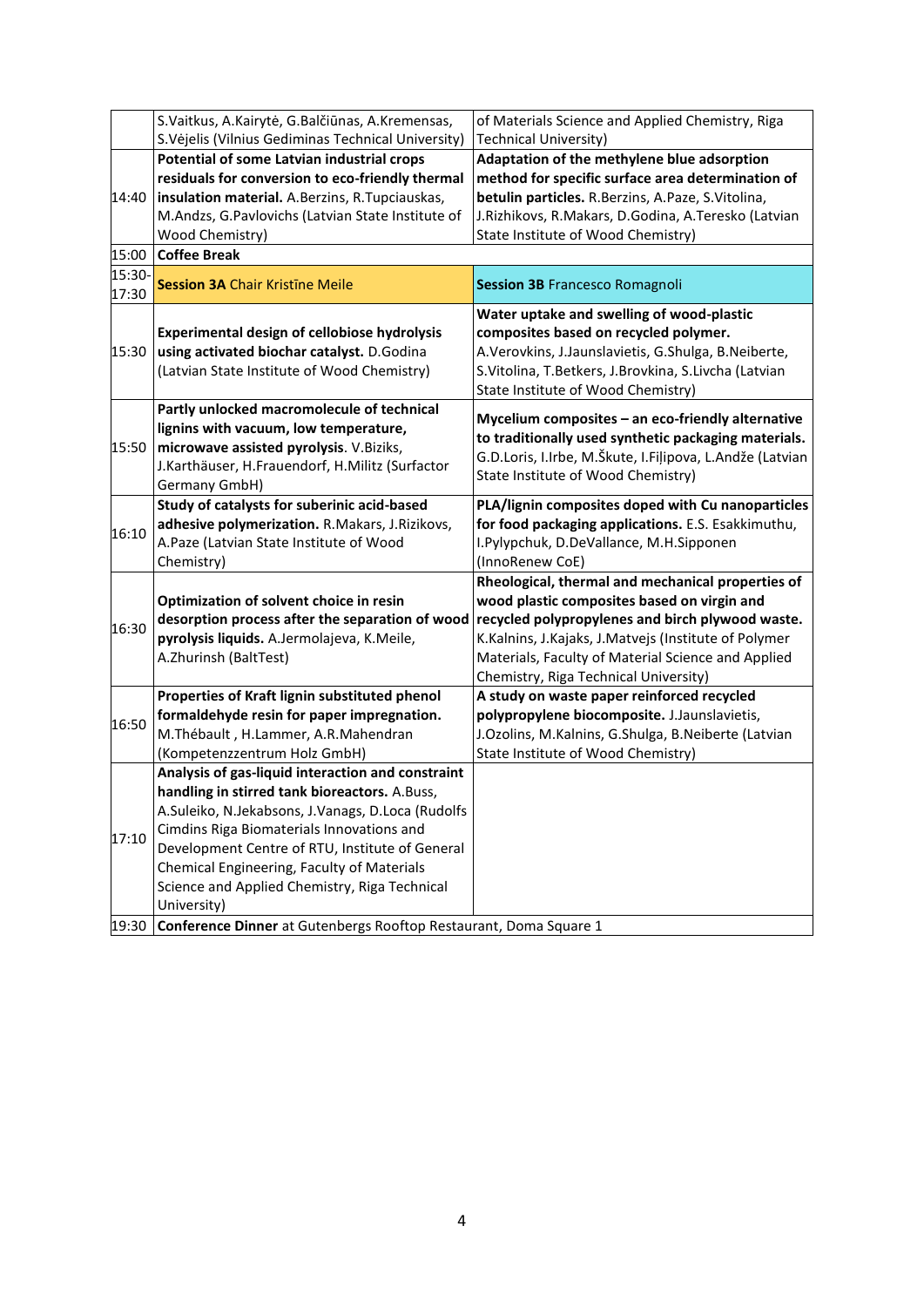|                  | April 29, Radisson Blu Latvia, Elizabetes Street 55                                                                                                                                                                                                                |                                                                                                                                                                                                                                         |                                                                                                                                                                                                                                    |  |  |  |
|------------------|--------------------------------------------------------------------------------------------------------------------------------------------------------------------------------------------------------------------------------------------------------------------|-----------------------------------------------------------------------------------------------------------------------------------------------------------------------------------------------------------------------------------------|------------------------------------------------------------------------------------------------------------------------------------------------------------------------------------------------------------------------------------|--|--|--|
| $9:00-$<br>10:40 | <b>Session 4A Chair Inese Filipova</b>                                                                                                                                                                                                                             | <b>Session 4B</b> Chair Jānis Rižikovs                                                                                                                                                                                                  | <b>Session 4C</b> Chair Mikelis Kirpluks                                                                                                                                                                                           |  |  |  |
| 9:00             | Nanocellulose-coated paper<br>dipsticks with visual response<br>towards heavy metal ions.<br>A.Frigola, R.Aguado, Q.Tarrés,<br>P.Mutjé, M.Delgado-Aguilar<br>(University of Girona)                                                                                | <b>Enabling circular bioeconomy via</b><br>estimating the potentially<br>valorisable food loss and waste in<br>the Northern European region.<br>R.Soloha, L.K.Lukasa, K.Balina,<br>E.Dace (University of Latvia)                        | <b>Bioeconomy based biorefining</b><br>solutions for valorisation of food<br>wastes to obtain bioactive and<br>functional ingredients. L.Klavins<br>(The Natural Resource Research<br>Centre of the University of Latvia)          |  |  |  |
| 9:20             | The protective coatings of the<br>lignocellulose-based composite<br>boards formed using the drying<br>and semi-drying oils.<br>D.Vasiliauskienė, G.Balčiūnas,<br>R.Boris, A.Kairytė,<br>A.Kremensas, J.Urbonavičius<br>(Vilnius Gediminas technical<br>university) | The resource potential of<br>fermentation residues. A.Stikane,<br>E.Dace, E.Stalidzans (Institute of<br>Microbiology and Biotechnology,<br>University of Latvia)                                                                        | <b>Vanillic and Meldrum's acid</b><br>containing antioxidant. L. Bērziņa,<br>I. Mieriņa (Riga Technical<br>University)                                                                                                             |  |  |  |
| 9:40             | Densified juniper wood for use<br>in bone implants. L.Andze,<br>M.Andzs, M.Skulte, V.Nefjodov,<br>R. Tupciauskas (Latvian State<br>Institute of Wood Chemistry)                                                                                                    | Waste rapeseed cooking oil is<br>perspective substrate for<br>biosurfactant synthesis via yeast<br>Starmerella Bombicola. I.Berzina,<br>L.K.Lukasa, J.Liepins (Institute of<br>Microbiology and Biotechnology,<br>University of Latvia) | <b>Determination of antioxidant</b><br>activity in fractions of pyrolysis<br>liquids. E.Volkova, K.Meile,<br>A.Zhurinsh (Latvian State Institute<br>of Wood Chemistry)                                                             |  |  |  |
| 10:00            | <b>Cellulose Modification with</b><br>maleic anhydride.<br>V.Fridrihsone, J.Zoldners,<br>M.Skute, L.Andze, I.Filipova<br>(Latvian State Institute of Wood<br>Chemistry)                                                                                            | Development of low-cost medium<br>for Bacillus Subtilis spore<br>obtainment. E.Didrihsone, O.Grigs,<br>E.Bolmanis (Latvian State Institute<br>of Wood Chemistry)                                                                        | Valorization of liquid by-products<br>from hemp carbonization.<br>M.Zouari, L.Marrot, K.Meile,<br>R.Herrera Diaz (Innorenew CoE)                                                                                                   |  |  |  |
|                  | Homogeneous synthesis of<br>cellulose palmitate derivatives<br>in ionic liquid via<br>10:20   transesterification. N.Savale,<br>E.Tarasova, I.Krasnou,<br>V.Gudkova, A.Krumme (Tallin<br>University of Technology)                                                 | Medium formulation and fed-<br>batch cultivation of Methylosinus<br>Trichosporium. A.Suleiko,<br>K.Dubencovs, A.Suleiko, J.Vanags,<br>S.Glukhikh (Latvian State Institute<br>of Wood Chemistry)                                         | Torrefaction of pulp industry<br>sludge: Experimental validation,<br>opportunities and challenges.<br>T.R.K.C Doddapapenei, L.Pärn,<br>T.Kikas (Institute of Forestry and<br>Engineering, Estonian University<br>of Life Sciences) |  |  |  |
|                  | 10:40 Coffee Break                                                                                                                                                                                                                                                 |                                                                                                                                                                                                                                         |                                                                                                                                                                                                                                    |  |  |  |
| 11:00            | The failure of success - are research assessments helping or hurting science? Noémie Aubert Bonn<br>(Hasselt University and Amsterdam UMC)                                                                                                                         |                                                                                                                                                                                                                                         |                                                                                                                                                                                                                                    |  |  |  |
| 11:40            | How to get in: the story of a young researcher reaching for the Horizon. Laura Andže (Latvian State<br>Institute of Wood Chemistry)                                                                                                                                |                                                                                                                                                                                                                                         |                                                                                                                                                                                                                                    |  |  |  |
| 12:20            | <b>Closing Ceremony, Awards</b>                                                                                                                                                                                                                                    |                                                                                                                                                                                                                                         |                                                                                                                                                                                                                                    |  |  |  |
|                  | 12:30 Lunch                                                                                                                                                                                                                                                        |                                                                                                                                                                                                                                         |                                                                                                                                                                                                                                    |  |  |  |